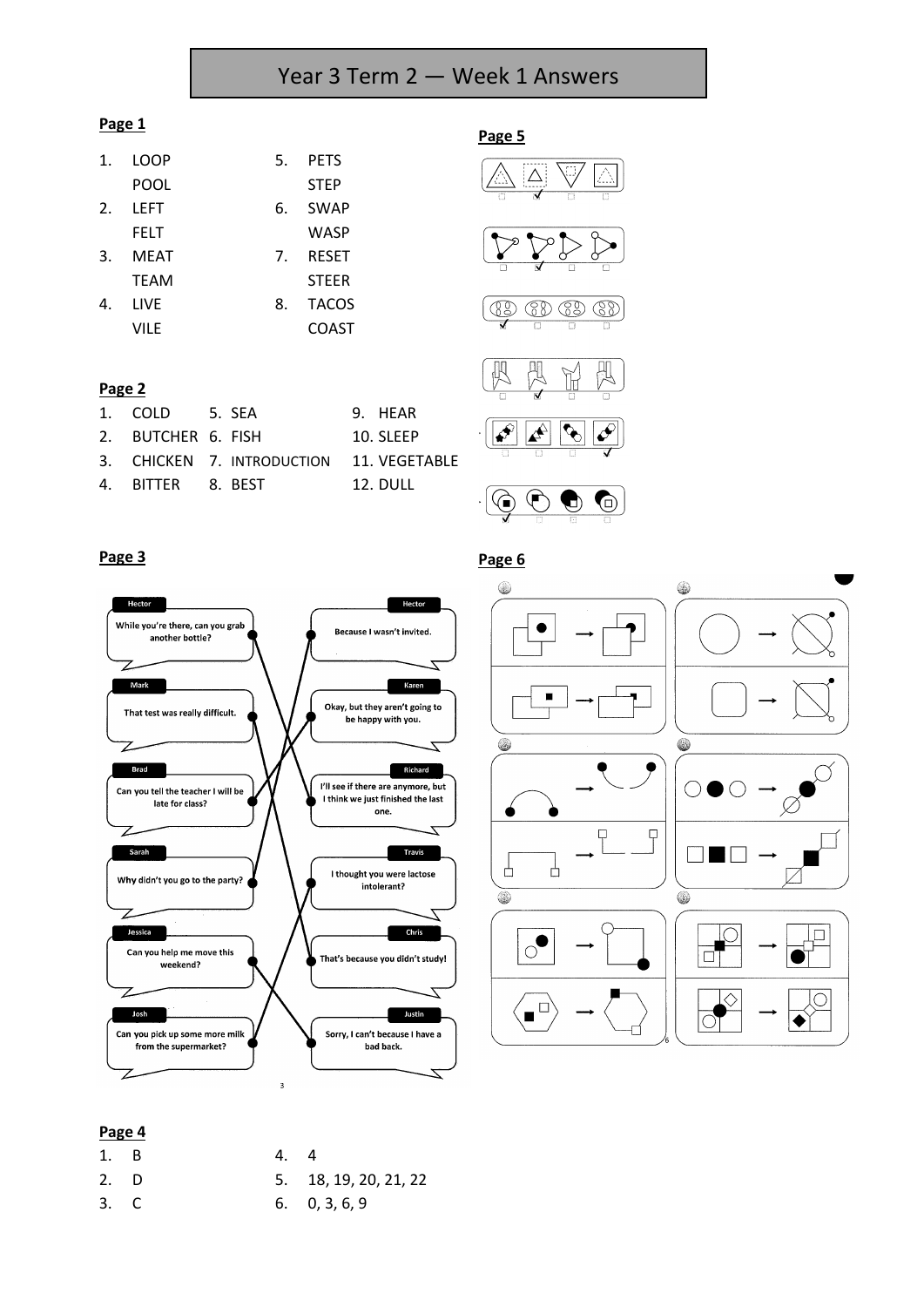| 1.      | Number             |      | Place Value    |       | Value       |            |  |
|---------|--------------------|------|----------------|-------|-------------|------------|--|
|         | a) 2634            |      | units/ones     |       | 4           |            |  |
|         | b) 186             | tens |                |       | 80          |            |  |
|         | c) 9003            |      | units/ones     |       | 3           |            |  |
|         | d) 2416            |      | thousands      |       | 2000        |            |  |
|         | e) 389             |      | hundreds       |       | 300         |            |  |
|         | f) 4070            |      | hundreds       |       | 0           |            |  |
| 2a. 4   |                    |      |                |       | 80          |            |  |
| b. 31   |                    |      | e.<br>f.       | 5     |             |            |  |
| c. 4    |                    |      |                | g. 11 |             |            |  |
| d.      | 0                  |      | h.             | 9     |             |            |  |
|         |                    |      |                |       |             |            |  |
| 3a. 4   |                    |      |                |       |             |            |  |
|         | b. 3000            |      |                |       |             |            |  |
| c.      | 200                |      |                |       |             |            |  |
|         |                    |      |                |       |             |            |  |
| Part A  |                    |      |                |       |             |            |  |
|         | 1a. 430            |      | 3a. 750        |       |             | 5a. 3600   |  |
|         | b. 400             |      | b. 800         |       | b.          | 3600       |  |
|         | 2a. 290            |      | 4a. 2120       |       |             | 6a. 4090   |  |
|         | b. 300             | b.   | 2100           |       | b.          | 4100       |  |
|         |                    |      |                |       |             |            |  |
| Part B  |                    |      |                |       |             |            |  |
|         | 1a. 140<br>2a. 330 |      | b. 40<br>b. 50 |       | c.<br>C.    | 180<br>380 |  |
|         | 3a. 60             | b.   | 30             |       | C.          | 90         |  |
|         | 4a. 80             | b.   | 110            |       | C.          | 190        |  |
|         | 5a. 210            | b.   | 40             |       | c.          | 250        |  |
|         |                    |      |                |       |             |            |  |
| Page 8  |                    |      |                |       |             |            |  |
| 1a. XII |                    |      |                |       | e. LXXXIV   |            |  |
|         | b. XIX             |      |                |       | f. XXIX     |            |  |
| c. XI   |                    |      | g.             |       | XXV         |            |  |
|         | d. XXXVI           |      | h.             |       | <b>CXIX</b> |            |  |
|         |                    |      |                |       |             |            |  |
| 2a. 86  |                    |      | d.             |       | 1009        |            |  |
| b.      | 115                |      | e.             |       | 421         |            |  |
| C.      | 450                |      | $f_{\star}$    |       | 232         |            |  |
| 3a. 32  |                    |      | d.             |       | 203         |            |  |
| b. 74   |                    |      | e.             |       | 18          |            |  |
| c. 72   |                    |      | $f_{\star}$    |       | 78          |            |  |
|         |                    |      |                |       |             |            |  |
|         |                    |      |                |       |             |            |  |

| $-0 - 0$ |         |        |         |
|----------|---------|--------|---------|
|          | 1a. 863 |        | e. 333  |
|          | b. 347  |        | f. 1085 |
|          | c. 470  |        | g. 2288 |
|          | d. 1219 |        | h. 1138 |
|          | 2a. 412 |        | f. 415  |
|          | b. 164  |        | g. 245  |
|          | c. 234  |        | h. 344  |
|          | d. 711  |        | i. 1345 |
|          | e. 654  |        | j. 733  |
|          | Page 10 |        |         |
| Table 1  |         |        |         |
| 1. 92    |         |        | 4. 348  |
|          | 2. 112  |        | 5. 639  |
|          | 3. 515  | 6.     | 2970    |
|          | Table 2 |        |         |
|          | 1. 516  |        | 3. 406  |
|          | 2. 1980 | 4.     | 1632    |
| Table 3  |         |        |         |
| 1. 19    |         | 7. 18  |         |
| 2.6      |         | 8. 18  |         |
| 3.13     |         | 9. 1   |         |
| 4. 22    |         | 10. 54 |         |
| 5. 21    |         | 11. 16 |         |
| 6. 14    |         | 12. 2  |         |
|          |         |        |         |

## **Page 11**

| 1a. A                 |         | b. 18 |  |  |
|-----------------------|---------|-------|--|--|
|                       | 2. O, U |       |  |  |
| 3.                    | - 17    |       |  |  |
| 4.                    | q       |       |  |  |
| 5.                    | -S      |       |  |  |
| Graph (Teacher Check) |         |       |  |  |

4. 172